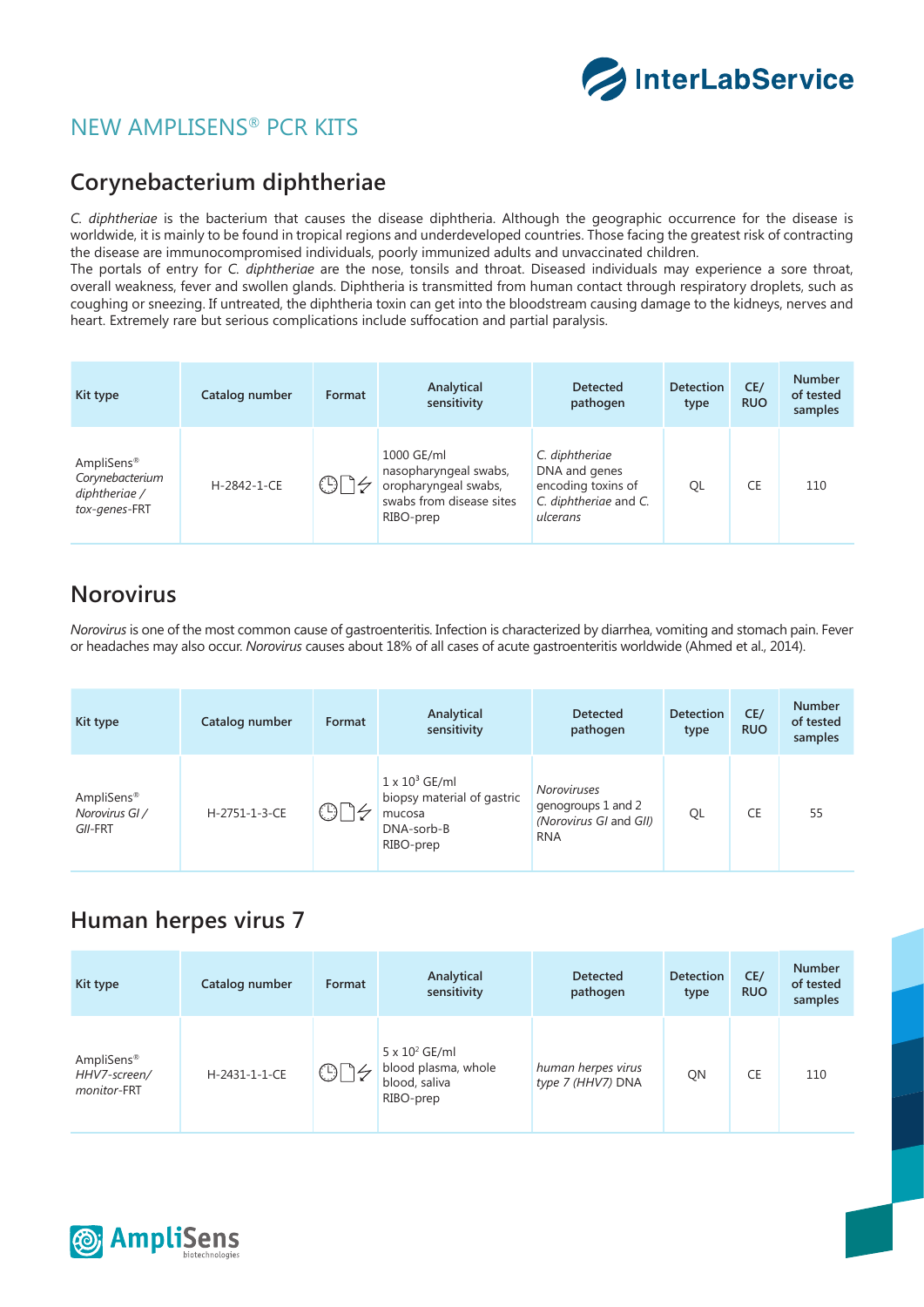20/13, b.2, Sadovnicheskaya str. Moscow, Russia, 115035 Phone: +7 (495) 664 28 84, Fax: +7 (495) 664 28 89

www.interlabservice.ru





## **Hepatitis C virus**

## **JC virus and BK virus**

The JC virus or John Cunningham virus is a type of human polyomavirus. The virus causes progressive multifocal leukoencephalopathy (PML) and other diseases only in cases of immunodeficiency or immunosuppression.

The BK virus is similar to the JC virus, since their genomes share 75% sequence similarity. The BK virus rarely causes disease but is typically associated with patients who have had a kidney transplant.

| Kit type                                                 | Catalog number | Format | Analytical<br>sensitivity                                                 | <b>Detected</b><br>pathogen                            | <b>Detection</b><br>type | CE/<br><b>RUO</b> | <b>Number</b><br>of tested<br>samples |
|----------------------------------------------------------|----------------|--------|---------------------------------------------------------------------------|--------------------------------------------------------|--------------------------|-------------------|---------------------------------------|
| AmpliSens <sup>®</sup><br>JCV-BKV screen/<br>monitor-FRT | H-2441-1-1-CE  | ⊙<br>ム | $5x10^2$ GE/ml<br>whole blood,<br>cerebrospinal fluid, urine<br>RIBO-prep | JC virus (JCV) DNA<br>and BK virus (BKV)<br><b>DNA</b> | QN                       | CE                | 110                                   |

| Kit type                                       | Catalog number                           | Format                | Analytical<br>sensitivity                                          | <b>Detected</b><br>pathogen                                       | <b>Detection</b><br>type | CE/<br><b>RUO</b> | <b>Number</b><br>of tested<br>samples |
|------------------------------------------------|------------------------------------------|-----------------------|--------------------------------------------------------------------|-------------------------------------------------------------------|--------------------------|-------------------|---------------------------------------|
| AmpliSens <sup>®</sup><br>HCV-<br>genotype-FRT | R-V1-G(1-4)-2x(RG, iQ,<br>Mx, Dt, SC)-CE | $\bigcirc$ $\uparrow$ | Analytical sensitivity*****<br>(page 65)<br>RIBO-sorb<br>RIBO-prep | hepatitis C virus (HCV)<br>genotypes 1a, 1b, 2,<br>$3a$ , and $4$ | QL<br>Diff               | <b>CE</b>         | 55                                    |

| Kit type                                                                    | Catalog number | Format         | Analytical<br>sensitivity                                                                            | <b>Detected</b><br>pathogen                                                                | <b>Detection</b><br>type | CE/<br><b>RUO</b> | <b>Number</b><br>of tested<br>samples |
|-----------------------------------------------------------------------------|----------------|----------------|------------------------------------------------------------------------------------------------------|--------------------------------------------------------------------------------------------|--------------------------|-------------------|---------------------------------------|
| AmpliSens <sup>®</sup><br>Corynebacterium<br>diphtheriae /<br>tox-genes-FRT | H-2842-1-CE    | $\circledcirc$ | 1000 GE/ml<br>nasopharyngeal swabs,<br>oropharyngeal swabs,<br>swabs from disease sites<br>RIBO-prep | C. diphtheriae<br>DNA and genes<br>encoding toxins of<br>C. diphtheriae and C.<br>ulcerans | QL                       | CE                | 110                                   |

| Kit type                                | Catalog number | Format                    | Analytical<br>sensitivity                                                                | <b>Detected</b><br>pathogen                                                      | <b>Detection</b><br>type | CE/<br><b>RUO</b> | <b>Number</b><br>of tested<br>samples |
|-----------------------------------------|----------------|---------------------------|------------------------------------------------------------------------------------------|----------------------------------------------------------------------------------|--------------------------|-------------------|---------------------------------------|
| AmpliSens®<br>Norovirus GI /<br>GII-FRT | H-2751-1-3-CE  | $\overline{(\mathbb{D})}$ | $1 \times 10^3$ GE/ml<br>biopsy material of gastric<br>mucosa<br>DNA-sorb-B<br>RIBO-prep | <b>Noroviruses</b><br>genogroups 1 and 2<br>(Norovirus GI and GII)<br><b>RNA</b> | QL                       | CE                | 55                                    |

| Kit type                                              | Catalog number | Format       | Analytical<br>sensitivity                                                  | <b>Detected</b><br>pathogen             | <b>Detection</b><br>type | CE/<br><b>RUO</b> | <b>Number</b><br>of tested<br>samples |
|-------------------------------------------------------|----------------|--------------|----------------------------------------------------------------------------|-----------------------------------------|--------------------------|-------------------|---------------------------------------|
| AmpliSens <sup>®</sup><br>HHV7-screen/<br>monitor-FRT | H-2431-1-1-CE  | $\bigcirc$ [ | $5 \times 10^2$ GE/ml<br>blood plasma, whole<br>blood, saliva<br>RIBO-prep | human herpes virus<br>type 7 (HHV7) DNA | QN                       | CE                | 110                                   |



#### **Corynebacterium diphtheriae**

## NEW AMPLISENS® PCR KITS

#### **Norovirus**

#### **Human herpes virus 7**

*C. diphtheriae* is the bacterium that causes the disease diphtheria. Although the geographic occurrence for the disease is worldwide, it is mainly to be found in tropical regions and underdeveloped countries. Those facing the greatest risk of contracting the disease are immunocompromised individuals, poorly immunized adults and unvaccinated children. The portals of entry for *C. diphtheriae* are the nose, tonsils and throat. Diseased individuals may experience a sore throat, overall weakness, fever and swollen glands. Diphtheria is transmitted from human contact through respiratory droplets, such as coughing or sneezing. If untreated, the diphtheria toxin can get into the bloodstream causing damage to the kidneys, nerves and heart. Extremely rare but serious complications include suffocation and partial paralysis.

*Norovirus* is one of the most common cause of gastroenteritis. Infection is characterized by diarrhea, vomiting and stomach pain. Fever or headaches may also occur. *Norovirus* causes about 18% of all cases of acute gastroenteritis worldwide (Ahmed et al., 2014).